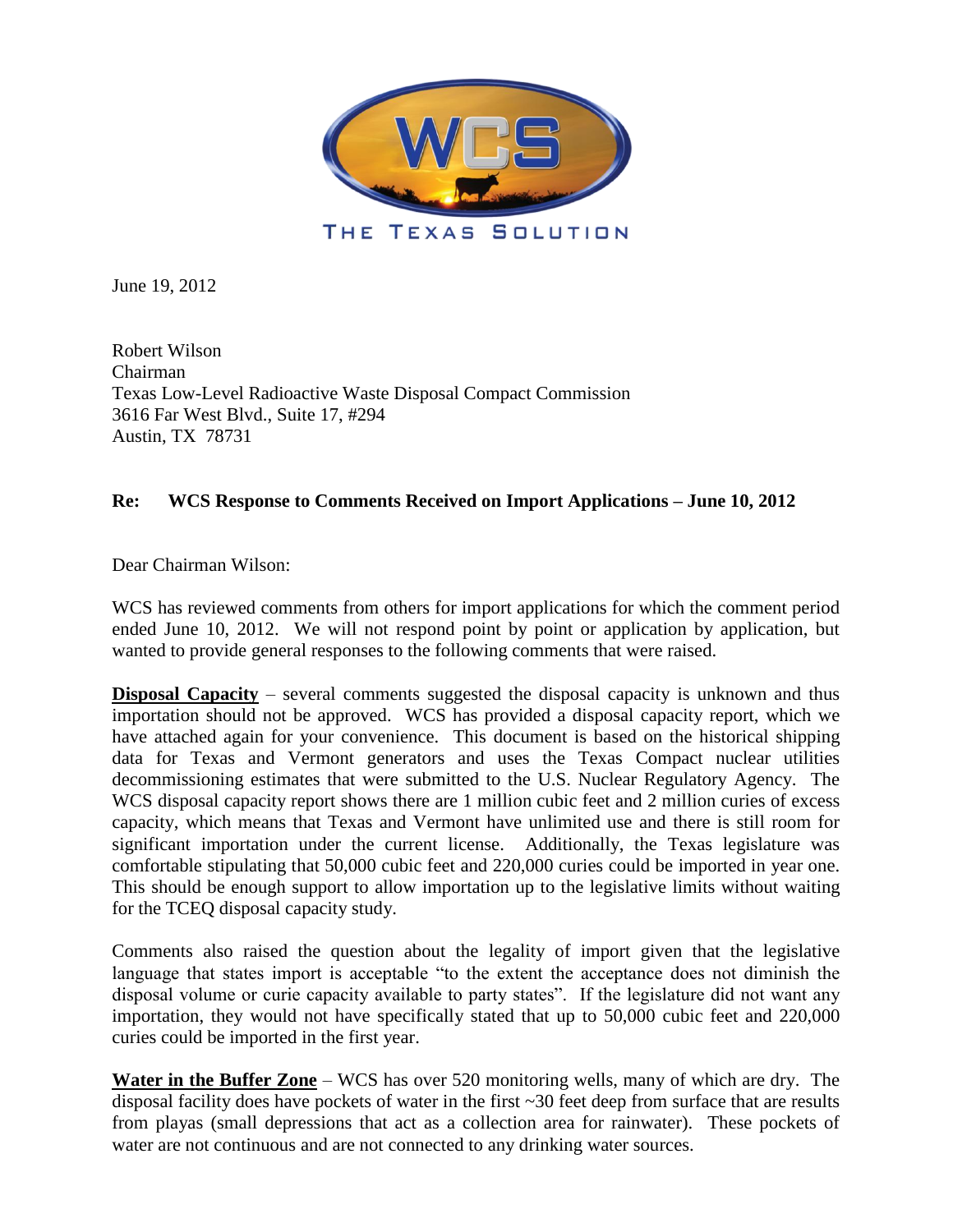WCS is required to monitor a buffer zone that is 100 feet away from the waste disposal area. License condition #67 states in part "…In the event that saturated conditions are detected in the buffer zone, the Licensee shall cease all waste disposal operations and notify the executive director immediately." WCS ceased operations and notified the executive director. Two additional wells were drilled between the two wells that were saturated and the disposal area to ensure there was at least 100 feet of unsaturated conditions. After this, we were allowed to continue operations. We have included a photo of the area as an attachment to these comments for your reference. If the water is not able to be pumped out prior to any expansion needed, WCS could excavate the former playa area to remove the saturated condition. We would most likely do this with a license amendment to expand the physical disposal area further to the east.

WCS is in compliance with our license and there is at least 700 feet of unsaturated conditions between the waste disposal area and the saturated buffer zone wells.

**Legal Challenges** – Several comments noted the legal challenges that TCEQ and WCS has faced regarding our license. It is important to note that the legal decisions have been appealed by TCEQ and the Texas Attorney General and this has stayed the court matters. WCS continues to operate in the normal course of business while the appeals are pending. The appeals could take several years depending on the court schedules. We will also note that this is not unusual for us as legal challenges have been filed on other licenses in the past. This is just one of the challenges that our industry has become accustomed to dealing with in the normal course of business.

**Shipping Containers** – Several comments noted concerns about the safety of shipping casks. There are four specialized "10-180B" shipping casks that are the primary shipping container for Class B/C resins and filters. Earlier this year, EnergySolutions, the owner of the Certificate of Compliance (license) for these casks took them out of service to review a hypothetical fire scenario. The NRC subsequently approved the continued use of the casks, with added controls, until a minor modification was implemented. Cask shipments are now being scheduled and include the Compact facility as a disposal destination.

**Closer Facility** – several comments suggested the waste seeking to be imported go to a closer facility than WCS. There are no other facilities for the waste to go to for disposal. WCS is the only disposal option for Class B/C LLW for 36 states. There is a need for disposal to protect health, safety and the environment and the Compact landfill was specifically designed to dispose of Class B/C LLW.

**Stable Waste Form** – several comments noted LLW was described as "unstable" in the import applications. "Unstable" refers to structural stability and is defined in 10 CFR 61 concerning the waste form. The regulation requires that the disposal facility be designed to provide structural stability for this type of waste. All of the LLW received will be put into a Modular Concrete Canister (MCC) that are designed, licensed and built to provide the stability for the waste and landfill. The CWF has been fully assessed to dispose of this waste and found to be safe, compliant and protective.

Responses to comments that were more specific to individual applications are below.

 TVA – Federal or Compact LLW? The definition of "Federal" waste is that is LLW from nuclear weapons research or development. TVA is a nuclear power plant that produces electricity and it does not meet the definition of Federal LLW.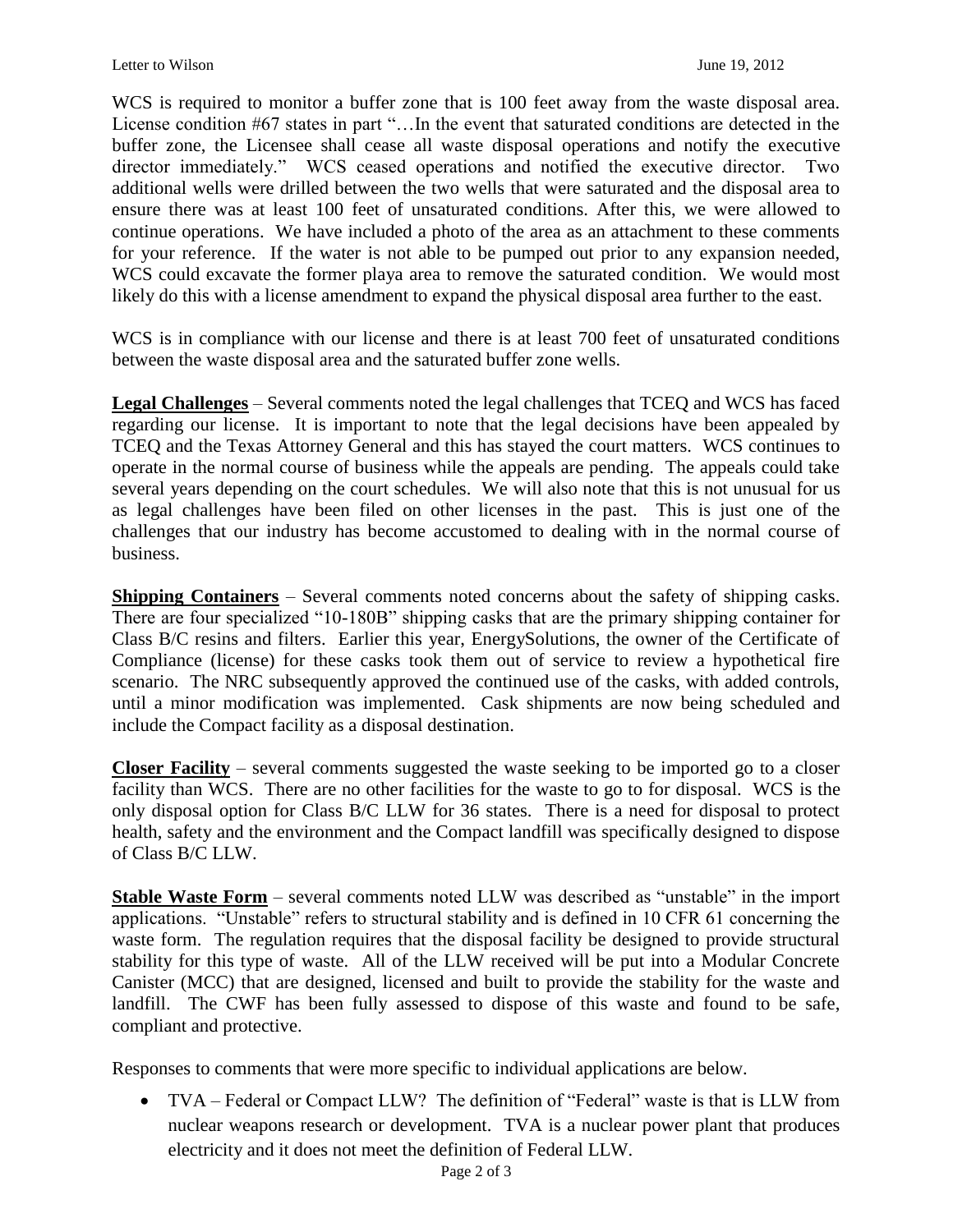- TVA High Curie Content. The highest curie content LLW is typically irradiated hardware, such as that described in one of TVA's import applications. It is important to note that the curies will decay significantly after even one year. Our calculations show that the 150,000 curies we recommend for TVA for irradiated hardware will decay to less than 130,000 curies in one year. Decay factors are currently not considered in our license, but they are to be included in the disposal capacity report required under SB 1504. We would also note that higher curies for carbon are captured by the metals of the irradiated hardware and should be considered separately from carbon in other waste forms.
- TVA Are Control Rod Blades HLW? Control Rod Blades are not high-level radioactive waste (HLW). The definition of HLW is: (1) Irradiated reactor fuel, (2) liquid wastes resulting from the operation of the first cycle solvent extraction system, or equivalent, and the concentrated wastes from subsequent extraction cycles, or equivalent, in a facility for reprocessing irradiated reactor fuel, and (3) solids into which such liquid wastes have been converted. Control Rod Blades are not fuel or from the processing of fuel therefore they are not HLW.
- Previous Violations a few comments had concerns about previous violations on certain applications. WCS has a rigorous generator certification process before a generator may ship to the Compact facility. The shipping documentation and other aspects are also closely reviewed to ensure compliance with our license and related transportation requirements. The existence of violations does not mean that non-compliant LLW will be disposed of at the Compact facility.

Please let us know if you have any further questions or comments.

Sincerely,

Pod Bath

Rod Baltzer President

Cc Milton B. Lee II, Commissioner, Vice Chair, TLLRWD Compact Commission Peter Bradford, Commissioner, TLLRWD Compact Commission The Honorable Richard H. Dolgener, Commissioner, TLLRWD Compact Commission Eric J. Doyal, Commissioner, TLLRWD Compact Commission Linda Morris, Commissioner, TLLRWD Compact Commission John M. Salsman, Commissioner, TLLRWD Compact Commission Richard Saudek, Commissioner, TLLRWD Compact Commission Leigh Ing

Attachments: (1) Aerial Photo of CWF Well locations. (2) WCS Disposal Capacity Report, February 2012